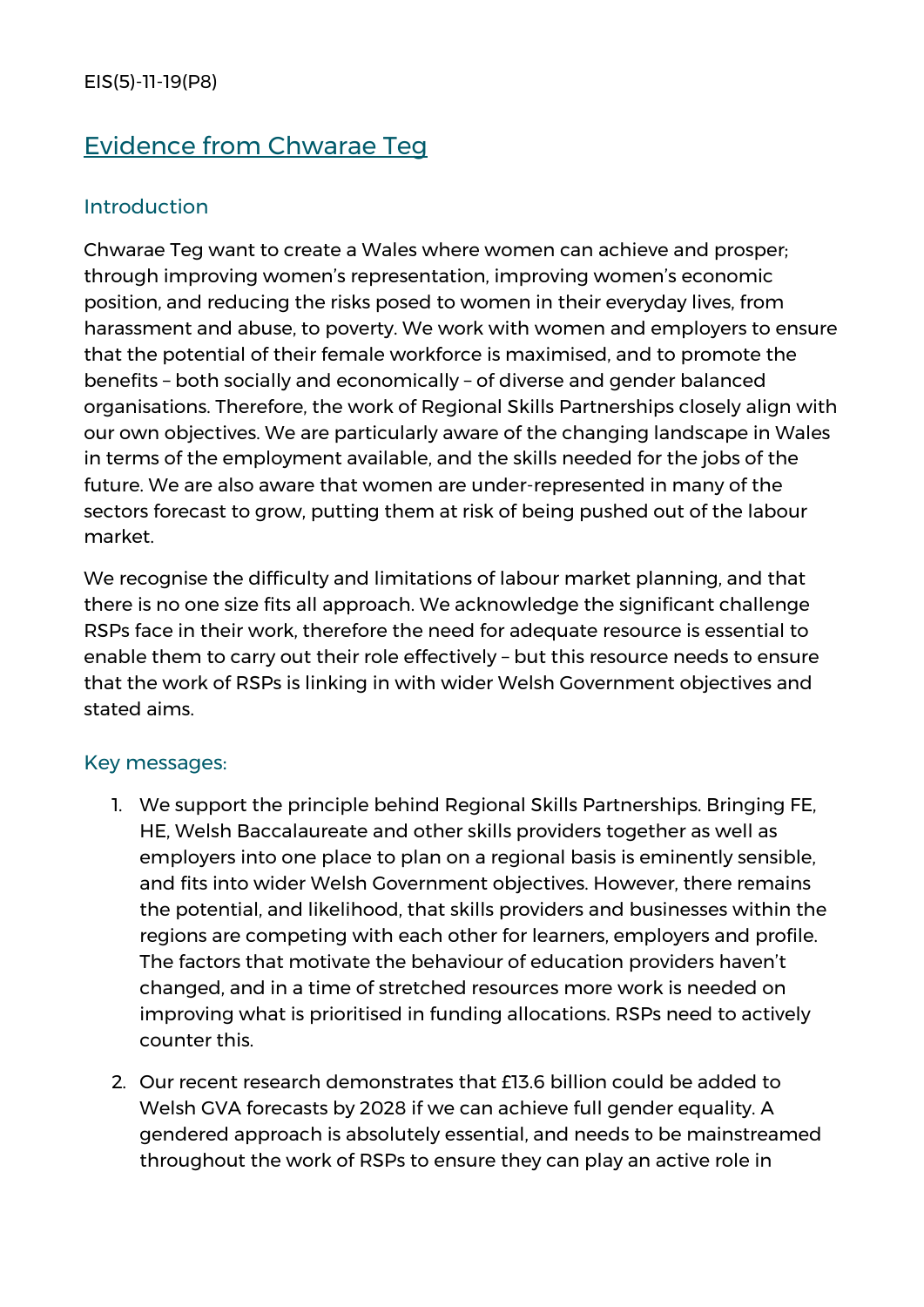tackling the underlying inequality that remains in the Welsh labour market. While all 2018 skills reports acknowledge "gender imbalance", this seems to be treated as a separate social issue and not integral to the work of RSPs.

- 3. RSPs must make greater use of gender and equalities disaggregated data, ensuring that a gendered approach is taken in analysis of every sector, identifying the key challenges in those sectors and what can be done to best utilise skills and tackle any inequality within that sector. At the moment, this is inconsistent throughout the work produced by RSPs across different regions
- 4. Partnership boards need to be representative of people living and working in those regions to be most effective. Therefore, RSPs should ensure gender balanced in their governance and leadership structures.
- 5. RSPs should ensure that they are aligning their work with WG priorities, such as the Fair Work agenda, particularly considering the growing responsibility of these bodies.

#### Detailed Response:

- 1. To be effective gender equality should be mainstreamed throughout the work of the RSPs and issues such as inequality and social inclusion must not be regarded as a separate social issue or add-on.
	- 1.1. While all recent RSP reports make reference to gender imbalance; particularly in ICT & Digital sectors, Construction, Advanced Materials, Engineering and STEM; gender equality is not being considered as a core issue.
	- 1.2. This separation of gender equality from the work of RSPs was also found in our analysis of 2015 RSP reports, which makes it particularly concerning that the approach does not seem to have changed or improved.
	- 1.3. For example, the CCR Skills Partnership for 2018 states: "This advice has not separately considered wider issues of NEET, BAME, Widening Access, and social inclusion. We would hope that it supports that agenda but is not replacing the need for that to take place"<sup>1</sup>
	- 1.4. RSPs identify 'skills challenges' and 'recruitment and retention' as key challenges, but fails to recognise the gendered element of those issues, and

<sup>1</sup> [https://www.cardiffcapitalregion.wales/wp-content/uploads/2017/09/regional-es-report-2018](https://www.cardiffcapitalregion.wales/wp-content/uploads/2017/09/regional-es-report-2018-final-publishable-version-v1.pdf) [final-publishable-version-v1.pdf](https://www.cardiffcapitalregion.wales/wp-content/uploads/2017/09/regional-es-report-2018-final-publishable-version-v1.pdf)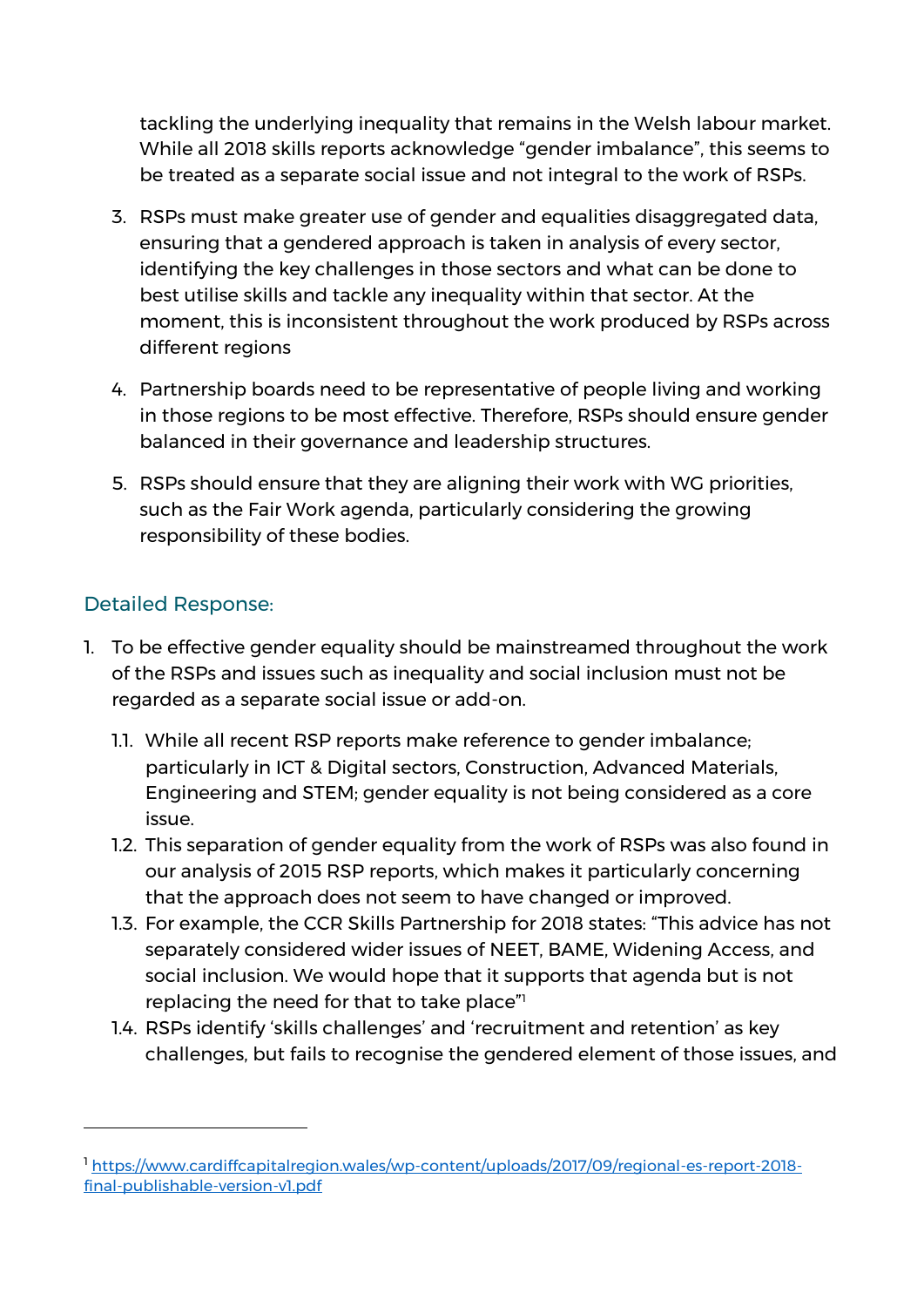the way that work to address these issues needs to be done through a gender lens.

- 1.5. RSPs need to ensure they are closely linking in with wider Welsh Government agendas, such as the ongoing Rapid Review of Gender Equality, which recommends mainstreaming gender equality, and the work of the Fair Work Commission.
- 1.6. Two examples of where a gender analysis would be helpful in addressed key issues were raised in the South West & Mid Wales RLSP:
	- 1.6.1.The negative perception of certain sectors, such as food and drink where women are over-represented – were highlighted, and the report recommended the need for more promotion of these sectors with skills providers. The Fair Work board identified the need to address negative perceptions of certain low-skilled sectors, but the RLSP report does not link into this, or more widely consider how this problem can exacerbate inequality. Our own research on decent work looked at issues around negative perceptions of the Food & Drink sector, and the domiciliary care sector.<sup>2</sup>
	- 1.6.2. They also raise the importance of career advice and guidance, and the fact that perceptions – including gender stereotypes – are cemented at a young age. This echoes the findings of our recent report, which interviewed women aged 16-25 about their career aspirations. Despite this being raised in the report, there is not a recommendation for skills providers to actively tackle gender stereotypes for girls and boys across the board. $3$

## 2. Are Regional Skills Partnerships using timely, valid and reliable data?

- 2.1. It is crucial that RSPs are using gender disaggregated data to understand the varying experiences of men and women across Wales. This currently appears to be patchy, with disaggregated data in some areas but not others.
- 2.2. This inconsistency can also be found in the Welsh Government regional labour market intelligence reports provided to RSPs – there is a gender breakdown of earnings and population, but not of employment or economic activity/inactivity.<sup>4</sup>

<sup>2</sup> <https://chwaraeteg.com/research/decent-work/>

<sup>3</sup> <https://chwaraeteg.com/research/bright-report/>

<sup>4</sup> <https://businesswales.gov.wales/skillsgateway/regional-skills-partnerships>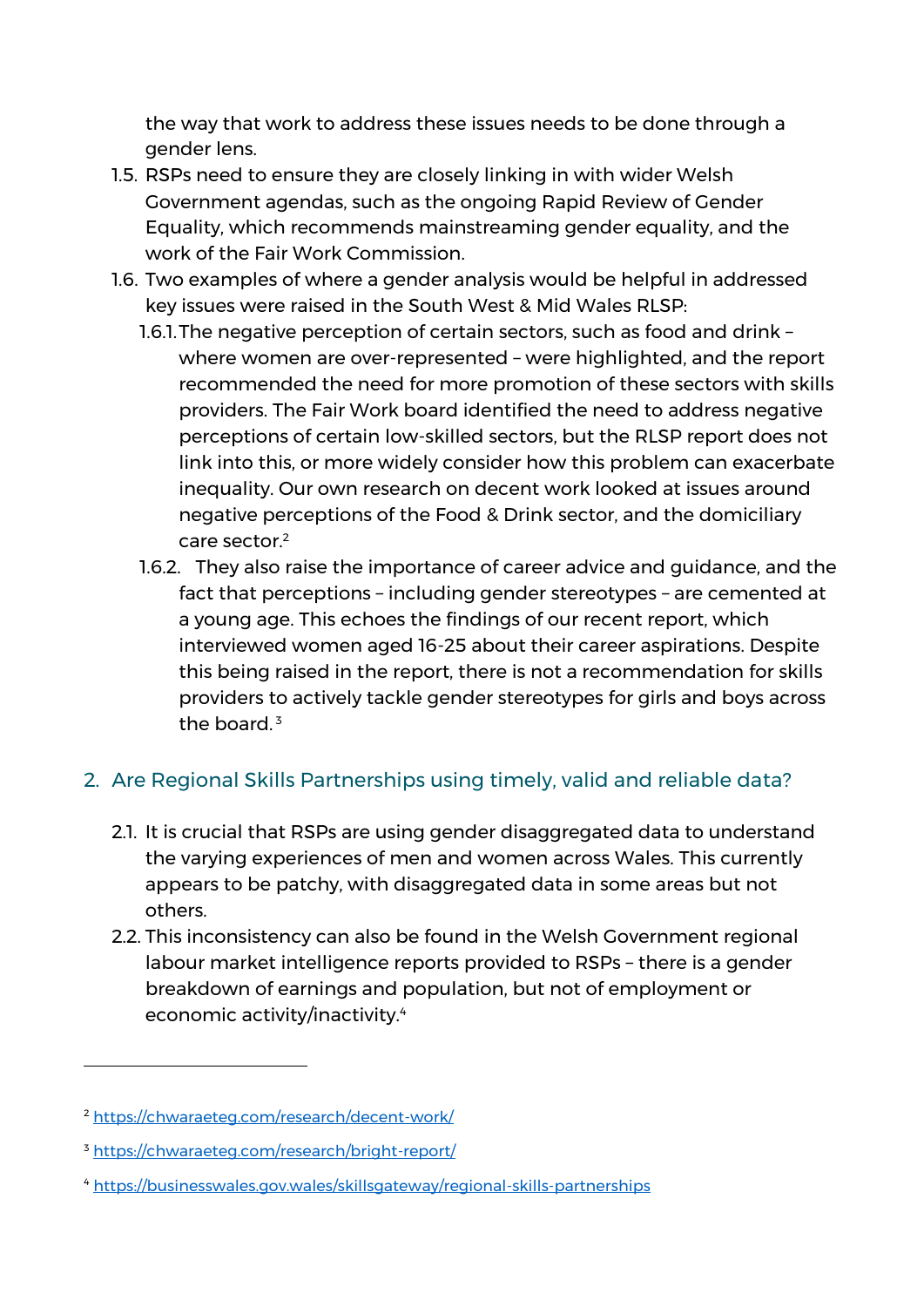- 2.3. References to gender pay gap information used in the South West and Mid Wales RLSP 2018 report appears to use data from 2016, which does not provide an accurate picture, as annually updated information is accessible via the ONS Annual Survey of Hourly Earnings, or through our own analysis.<sup>5</sup>
- 2.4. This gender disaggregated data needs to be provided from the offset to embed a gendered approach to regional skills planning, as different interventions are required to maximise the participation of women and men in the Welsh economy.
	- 2.4.1. RSPs should work more closely with third sector organisations who are already conducting research and collecting this kind of data, and make use of their resources.
	- 2.4.2. Our own work in this area would probably support some of the work of RSPs, including recent reports on Young Women's Career Aspirations, Men's Perceptions of Gender Equality in the Workplace, and a report exploring Decent Work in the Food & Drink and Domiciliary Care sectors.

## 3. How well do RSPs engage with others/those who are not on the participation boards? How well do they account for views of the skills providers?

- 3.1. We have engaged with Regional Skills Partnerships previously, attending stakeholder events and utilising their reports, particularly LSkIP. However, the recent transition to the RSP falling within the Cardiff Capital Region was not clearly explained to those who engaged with LSkIP, and the information was difficult to access.
	- 3.1.1. Gender balance within Cardiff Capital Region is also very poor, and this is a real concern for the work of RSPs.
- 3.2. There is not enough clarity about the governance structures and memberships of RSPs, and this information can be difficult to find and vary across the three RSPs. It's crucial for stakeholders to have access to this information in order to understand how RSPs work, and how best to engage. The issues are similar to those highlighted in the Committee's own report from 2017 on City Deals and the regional economy, as highlighted by the Bevan Foundation and Joseph Rowntree Foundation who said; 'the

<sup>5</sup> <http://www.rlp.org.uk/wp-content/uploads/Skills-Plan-2018-6.pdf>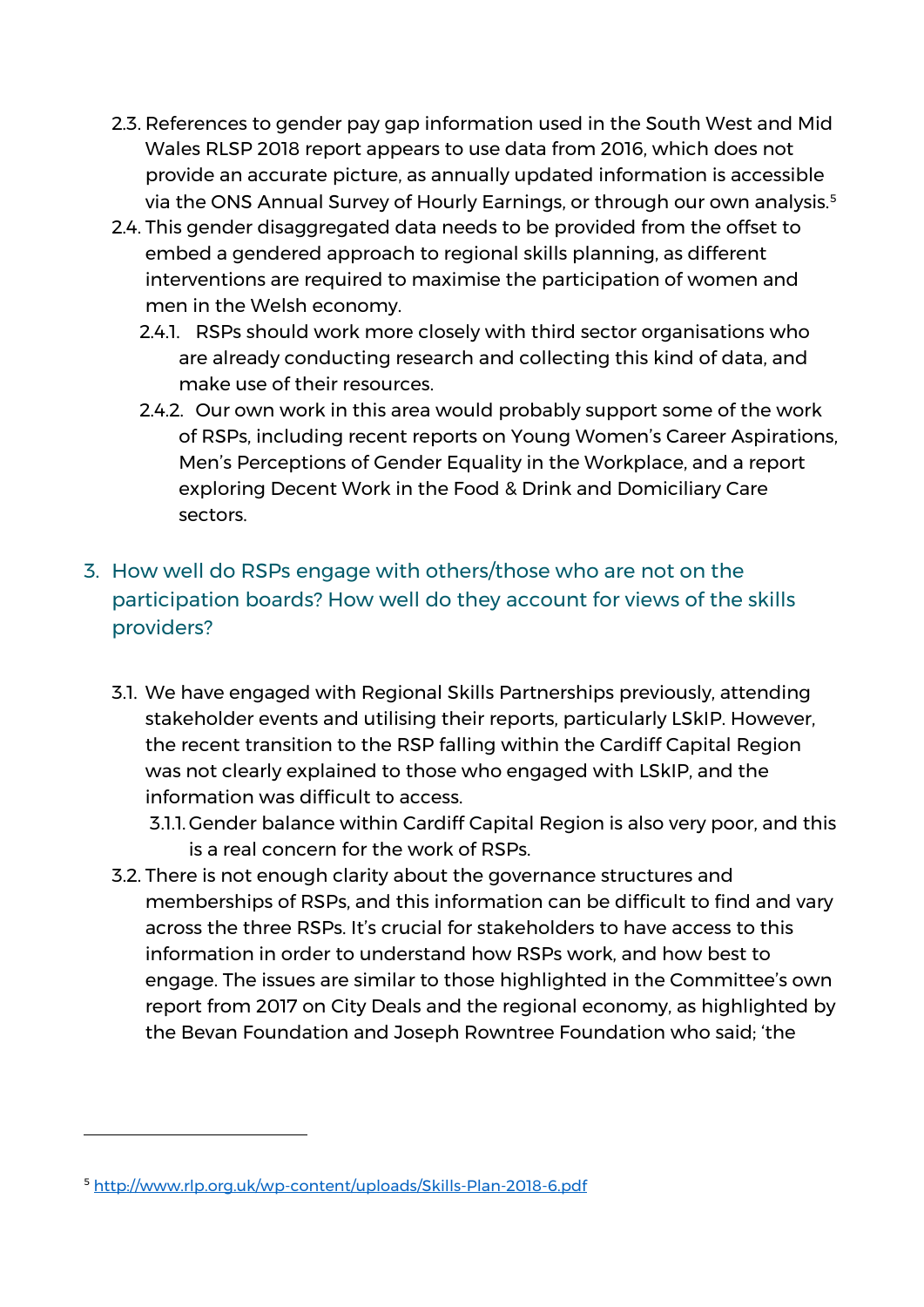process used to… [engage] with partners and how partners might become involved in the future are all unclear'. <sup>6</sup>

- 3.2.1. Governance structures need to be made clear and transparent, with consistency across regions wherever appropriate, to enable better scrutiny and engagement from a broader range of stakeholders.
- 3.2.2.It is also crucial that membership for partnership boards is gender balanced, and represents a range of views and experiences of people living and working in Wales.
- 3.2.3.The North Wales Economic Ambition Board RSP have much easier to access up-to-date information online, including meeting notes and minutes, which should be replicated in the other RSP. This was also fed back in the Committee's previous inquiry.<sup>7</sup>
- 3.2.4.However, there is also overall concern about the distinction between the role of City Deals more broadly, and the role of RSPs to ensure that work isn't being duplicated.
- 3.3. On our Agile Nation 2 business programme, some of Chwarae Teg's employees fed back on their positive interaction with RSPs (in this case, the South West and Mid Wales RLSP) in keeping us informed about priorities in the area. However, staff had received feedback from the businesses/employers that they worked with about their difficulty engaging with their RSPs, and how they felt their concerns weren't always taken on board – particularly around the need for public skills providers to be more flexible in order for businesses to work with them instead of private providers.
- 3.4. We would like to see RSPs engaging more proactively with equalities organisations, building this engagement into their work plans, and embedding equality into their core work. We would like to see more clarity on how much each RSP engages with those working within the field of equalities. While we have had some limited engagement with certain RSPs over the years, it doesn't seem to be embedded in their approach, nor is it a mainstream focus throughout their reports.
	- 3.4.1. There is a lack of clarity about how regularly RSPs engage with equalities organisations, and it seems that the onus is on those wanting to engage with the RSP, rather than RSPs regularly reaching out to engage beyond their more immediate stakeholders.

<sup>6</sup> <http://senedd.assembly.wales/documents/s68161/Report.pdf>

<sup>7</sup> <http://senedd.assembly.wales/documents/s68161/Report.pdf>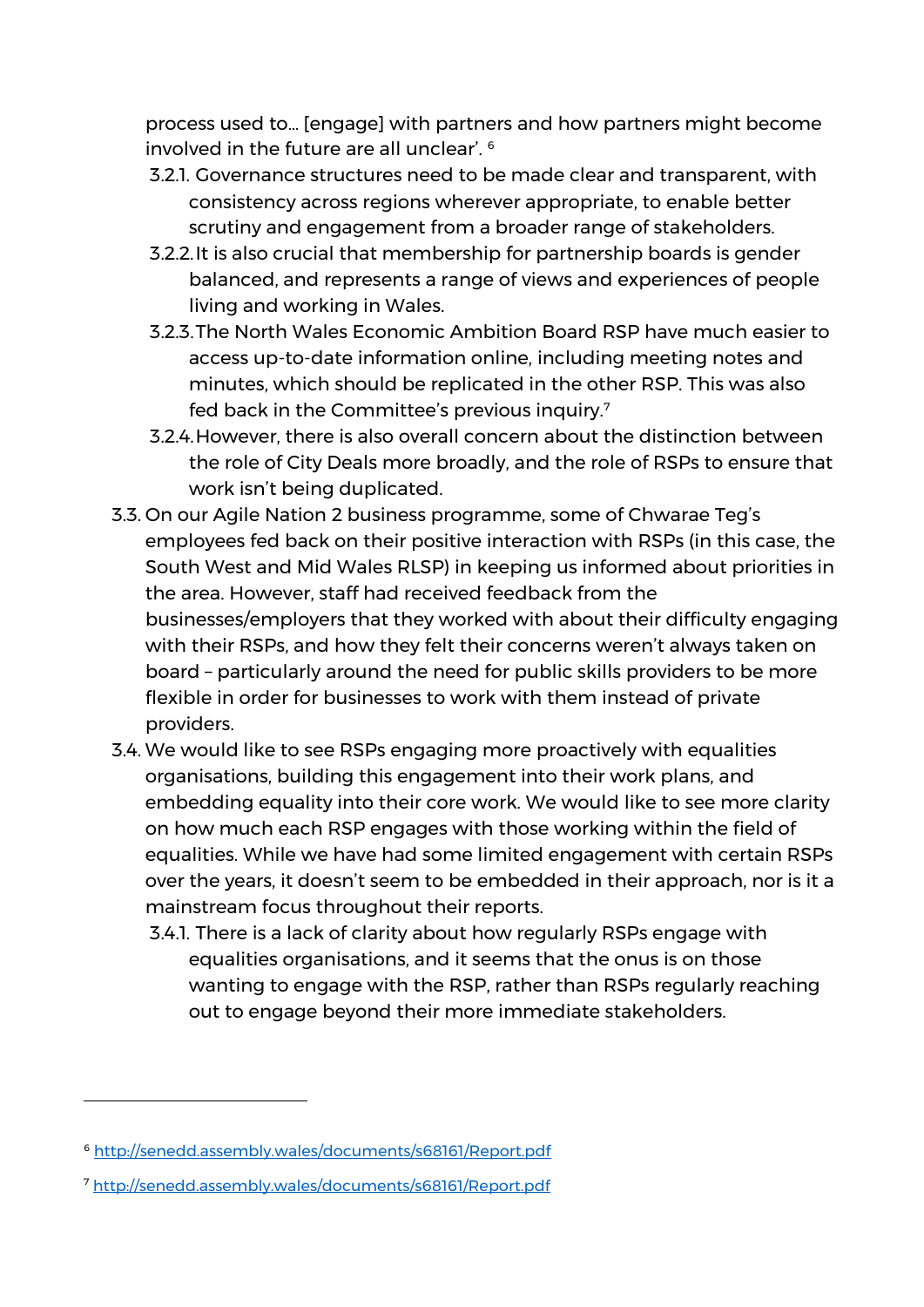- 3.4.2.Without an equalities approach embedded, RSPs cannot provide accurate and useful recommendations to address imbalance and skills gaps in the labour market.
- 3.4.3.It is worth noting again that the North Wales Economic Ambition Board appears to have a reputation for more success in this area and is better connected with community organisations.

## 4. Do they have sufficient knowledge of the Foundational economy and the needs of those employed within it?

- 4.1. At previous events we've attended, there have been discussions of the foundational economy and this is consistent in reports. However, they have failed to address the gendered element of these sectors, and the wider fair work agenda. These priorities need to be properly linked up, and RSPs need to be working closely with the Welsh Government Fair Work Commission.
- 4.2. Our recent research on behalf of Oxfam Cymru looked at the issue of decent work in the Domiciliary Care and Food & Drink sectors, which we feel would be useful to the work of RSPs.<sup>8</sup>

#### 5. Are they adequately resourced to fulfil their growing role?

- 5.1. It's difficult to get an accurate picture due to limited information on the structure and governance of RSPs, but it seems unlikely that they are adequately resourced. Given the importance of their role as the link between supply and demand, more resourcing is needed to keep pace with the level of change in Wales.
- 5.2. RSPs also need to be resourced to closely link in with other Welsh Government priorities such as the Fair Work Commission, the Future Generations Priorities and the Gender Equality Review.
- 6. Is there an appropriate balance between RSP views and wider views on skills demand?
	- 6.1. Given the leadership role of RSPs in informing skills delivery it's crucial that they are engaging with a broad range of stakeholders, including those with

<sup>8</sup> <https://chwaraeteg.com/research/decent-work/>